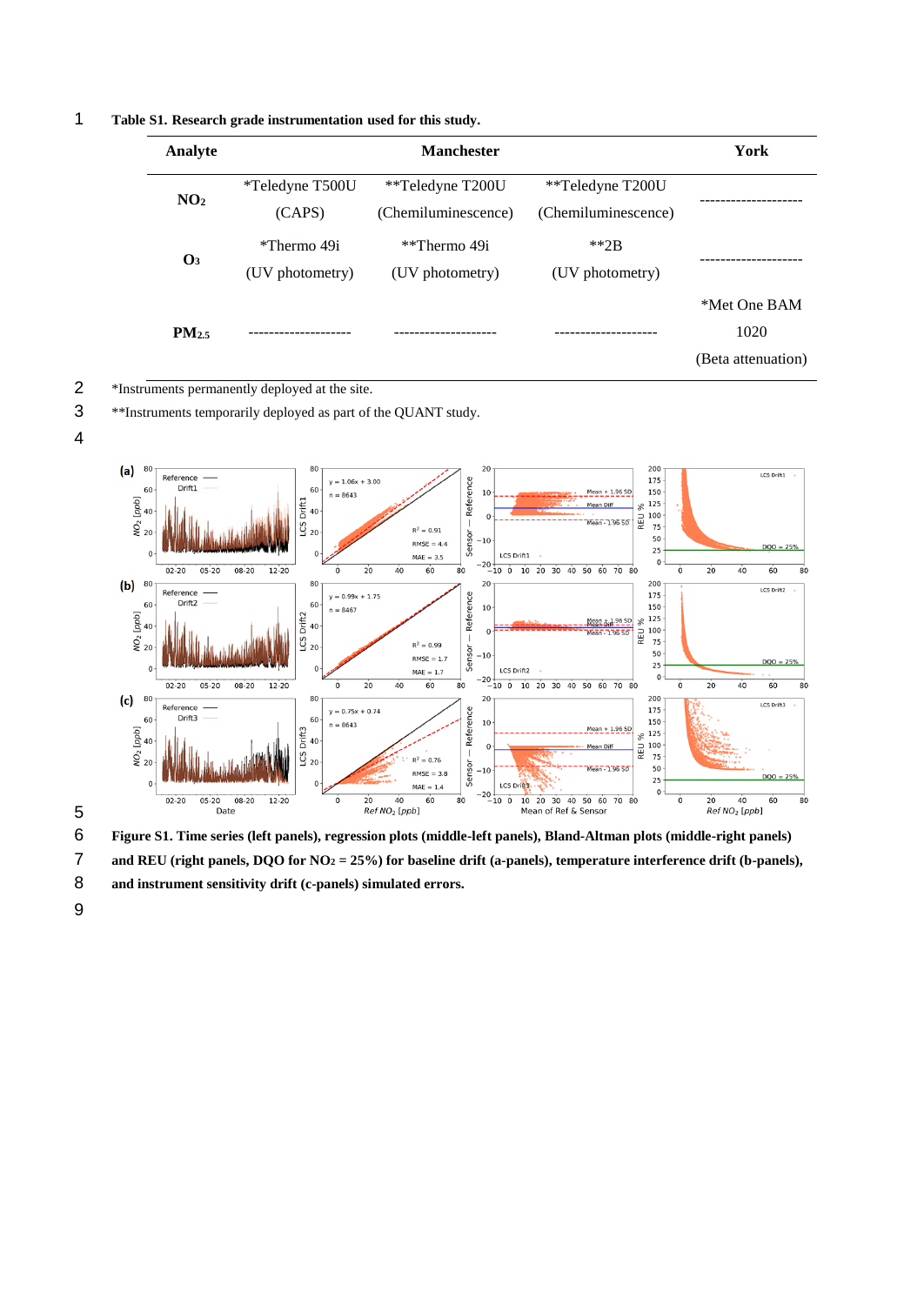



**Figure S2. Time series (left panels), regression plots (middle-left panels), Bland-Altman plots (middle-right panels)** 

- **and REU (right panels; NO<sup>2</sup> Class 1 DQO = 25% & Class 2 DQO = 75%) for NO2 measurements by two LCS bias-corrected systems of different brands (panels a and b) in the same location (Manchester Supersite, December 2019 to**
- **February 2020. 1hr time res).**
- 





**Figure S3.Time series (left panels), regression plots (middle-left panels), Bland-Altman plots (middle-right panels)** 

**and REU (right panels, DQO for PM2.5 = 50%) for PM2.5 measurements by three LCS bias-corrected systems of the** 

**same brand (panels a, b and c) in different locations (April & May 2020,1hr time res ): an urban background** 

**(Manchester Supersite, a and b panels) and a roadside site (York, c panels).**

- 
-